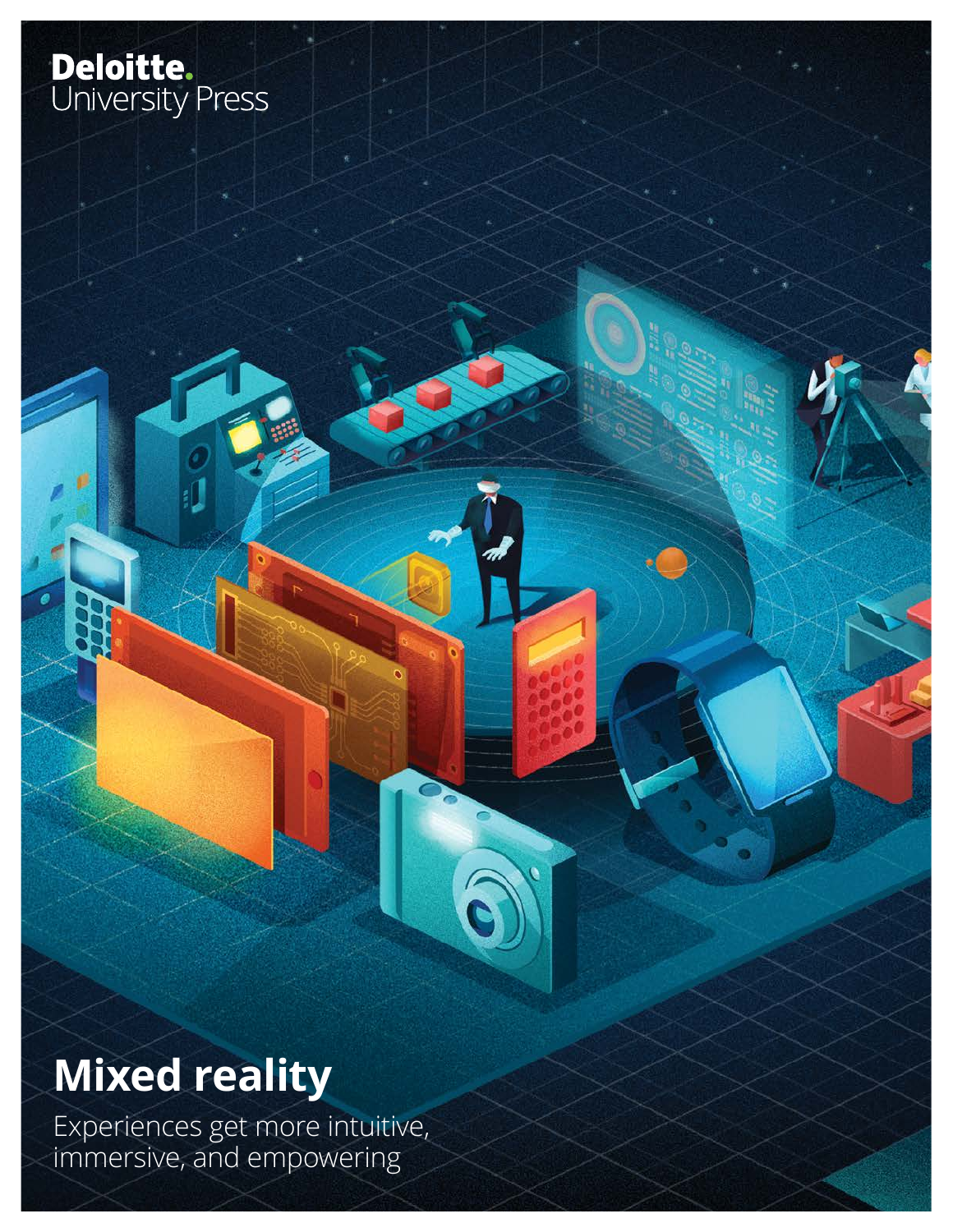THE ENTERPRISE POTENTIAL OF AUGMENTED REALITY AND VIRTUAL REALITY continues to grow as companies explore use cases and move beyond pilot applications. Increasingly, these efforts intersect with opportunities made possible by Internet of Things technology—sensors and connected devices that help build a more integrated and extended digital and physical landscape. Yet amid this flurry of activity, many overlook the larger implications of AR and VR's emergence. Design patterns are evolving dramatically, with 2D screens giving way to tools that use sensors, gestures, voice, context, and digital content to help humans interact more naturally with the increasingly intelligent world around us. Though it may be several years before mixed reality's ultimate end game materialises, the time to begin exploring this dynamic new world—and the digital assets it comprises—is now.

DVANCES in augmented reality (AR) and<br>virtual reality (VR) promise to change the<br>way we interact with technology. Though virtual reality (VR) promise to change the way we interact with technology. Though consumer buzz surrounding devices designed for gaming and entertainment is growing, AR and VR's enterprise potential is proving to be the real cause for excitement. Across sectors, use cases and concepts are emerging, and pilot programs are ramping into production.<sup>1</sup>

Meanwhile, the Internet of Things (IoT) is attracting more business investment as attention begins shifting from underlying sensors and connected devices to real-world scenarios driven by advances in IoT technology. Pioneering applications are emerging in the areas of personal health and wellness, supply chain, and in the civic infrastructure of smart cities, among others.<sup>2</sup>

Mixed reality (MR) represents the controlled collision of the AR/VR and IoT trends. With MR, the virtual and real worlds come together to create new environments in which both digital and physical objects—and their data—can coexist and interact with one another. MR shifts engagement

patterns, allowing more natural and behavioral interfaces. These interfaces make it possible for users to immerse themselves in virtual worlds or "sandboxes," while at the same time digesting and acting upon digital intelligence generated by sensors and connected assets. For example, as a worker wearing smart glasses examines a system in a remote location, diagnostic information appearing in his field of vision indicates the system is malfunctioning. If the worker can't fix the problem himself, skilled technicians in another location would be able to transmit detailed digital instructions for repairing the malfunction and, then, walk him through the repair process quickly and efficiently. In this and similar scenarios across industries and operating models, MR makes it possible to deliver actionable information to any location where work is done—on site, on the shop floor, or in the field.

The mixed-reality trend is being fueled by investments in platforms, devices, and software ecosystems. The ultimate goal of these investments is to replace keyboards and flat displays with entirely new paradigms for communication and collaboration. If successful, this would represent the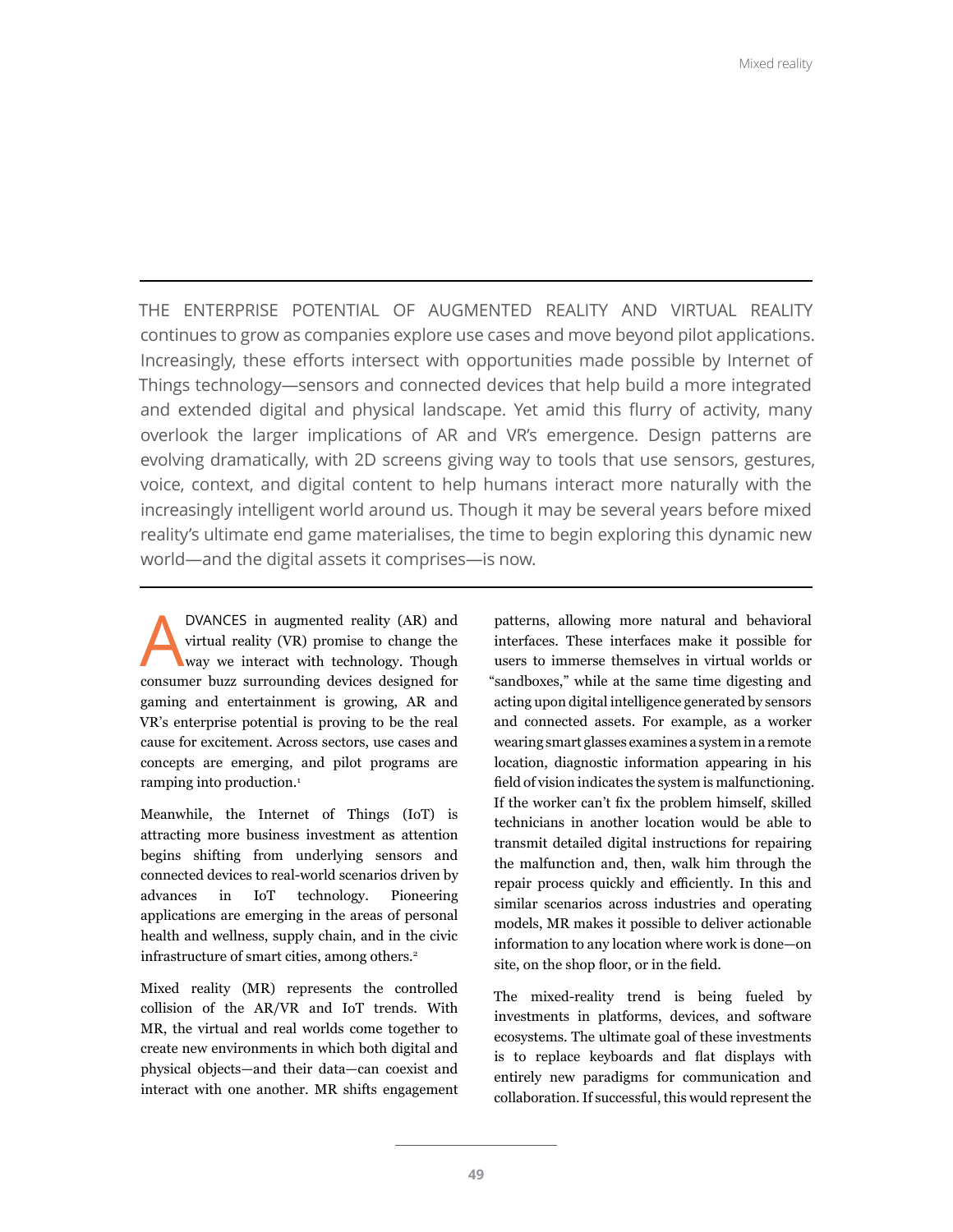biggest fundamental shift in user engagement we have in seen in the modern technological era. Each successive improvement to user interface patterns from function keys and typing, to point and click, to touch and swipe, and now to talk—offers a chance to move "beyond the glass" of static displays, and

to reimagine engagement around gestures, grasps, and glances.

MR advances are already profoundly affecting how we relate emotionally to these novel ways of working. The ability to grab information from things around us—and for that information to respond to our visual

#### **Figure 1. Mixed reality on the factory floor**

#### **Maintenance & operations**

**1** Smart goggles provide metrics, instruction, and remote support to maintenance workers. **2** Sensors on machines generate diagnostic data and machine learning helps predict failures and improve productivity.

#### **Production**

**3** Smart robots automate production. **4** Smart goggles with cameras and motion sensors help train workers and overlay assembly instructions. **5** Smart equipment like safety vests and hard hats monitor surroundings.

#### **Design & development**

**6** Virtual prototypes allow rapid iteration, assembly simulation, advanced testing, and remote collaboration. Full-body motion tracking informs ergonomic design of workspaces and assembly lines.



**7** All devices are connected to a data management system, which digitally documents each step of the process. Advanced analytics predict demand patterns to optimise production.

**8** Machines use sensors, computer vision, and photogrammetry to evaluate products against standards. 3D models give inspectors access to all product specs during production.

**9** Beacons and smart goggles guide operators through the warehouse. Autonomous vehicles manage inventory. **10** Product sensors provide visibility into the entire supply chain.

 **Deloitte University Press | dupress.deloitte.com**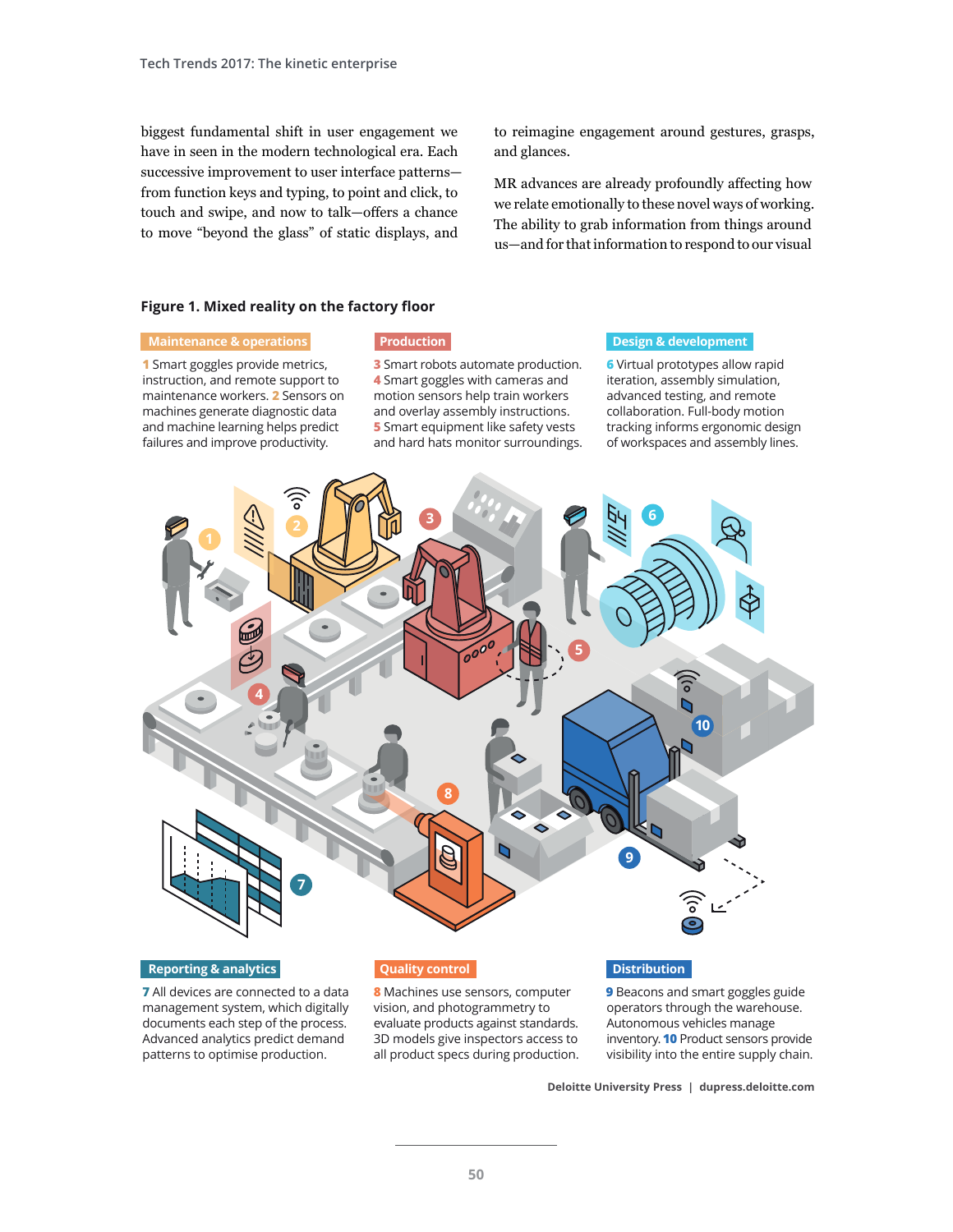and physical feedback—changes the ways in which we consume and prioritise our work. By stripping away the intermediaries and barriers to cognitive recognition, processing, and understanding, the enterprise may be able to transform worker effectiveness and engagement.

#### The where is the what

Mixed-reality use cases and patterns have emerged around early investments. Though specific priorities differ by industry, many land somewhere within the following areas:

**Training, education, and learning:** AR and VR can be used to onboard new employees and develop existing talent by immersing them in highly realistic, virtual work environments that feature both educational information and interactive problemsolving challenges. Immersive environments offer a number of advantages over traditional teaching methods. For example, they provide trainees with safe (virtual) exposure to complex and potentially dangerous equipment and scenarios. They also make it possible for supervisors to review video recordings of training sessions to monitor progress and tailor lessons to specific employee needs.

**Operations:** By providing field service technicians, warehouse pickers, assembly-line workers, and others with IoT applications and digital system content tailored to their unique tasks, companies may be able to boost employee productivity and streamline work processes. On the production floor, for example, job aids can guide workers performing kitting tasks to locations of shelved items. In the field, engineers could access the service history of specific equipment, guidance on triage and repair steps, and any real-time information that intelligent devices may be generating from a site. They would review this information in a hands-free, headsup manner that maintains their autonomy and supports worker safety.3

**Communication and collaboration:** As organisations become "unbounded" by eliminating functional siloes, multidisciplinary teams will be able to work seamlessly together within and across company walls. Mixed reality can support this kind of next-generation interaction by replacing shared productivity tools and videoconferencing with immersion and a sense of presence. Workers in disparate locations can interact with the same digital artifacts, just as if they were in one conference room manipulating the same physical objects. Automotive manufacturers are applying these methods to visualise design improvements of existing components—dramatically accelerating the concept-to-manufacturing process among globally distributed teams.4 Likewise, research and development functions, construction and engineering firms, and even some services organisations are exploring this new style of collaboration, removing geo-temporal constraints from both creative processes and more tangible operations.5

**Marketing and customer service:** From hightech experiential marketing to virtual branches, MR—specifically leveraging VR capabilities—can provide experiences that not only replicate aspects of the real world but build compelling engagement patterns predicated on the convergence of technologies. For example, you will be able to put a virtual product in your customer's hands and then guide her experience, gauge her responses, and personalise content based on this customer's transaction history and preferences.<sup>6</sup>

**Shopping:** Virtual reality stands poised to revolutionise the way we shop. Consider, for example, "walking" through a virtual cruise-ship cabin or hotel suite before booking it or immersing yourself in a virtual jewelry store where you try on necklaces that catch your eye. Mixed-reality capabilities could enhance these virtual experiences by providing pricing or descriptive information on the products or services you are considering, along with suggestions for similar offerings.<sup>7</sup>

#### MR technology: Enablers and obstacles

As it often does with emerging technologies, tremendous hype surrounds AR's and VR's promise—for good reason. These platforms offer new ways of framing and delivering content,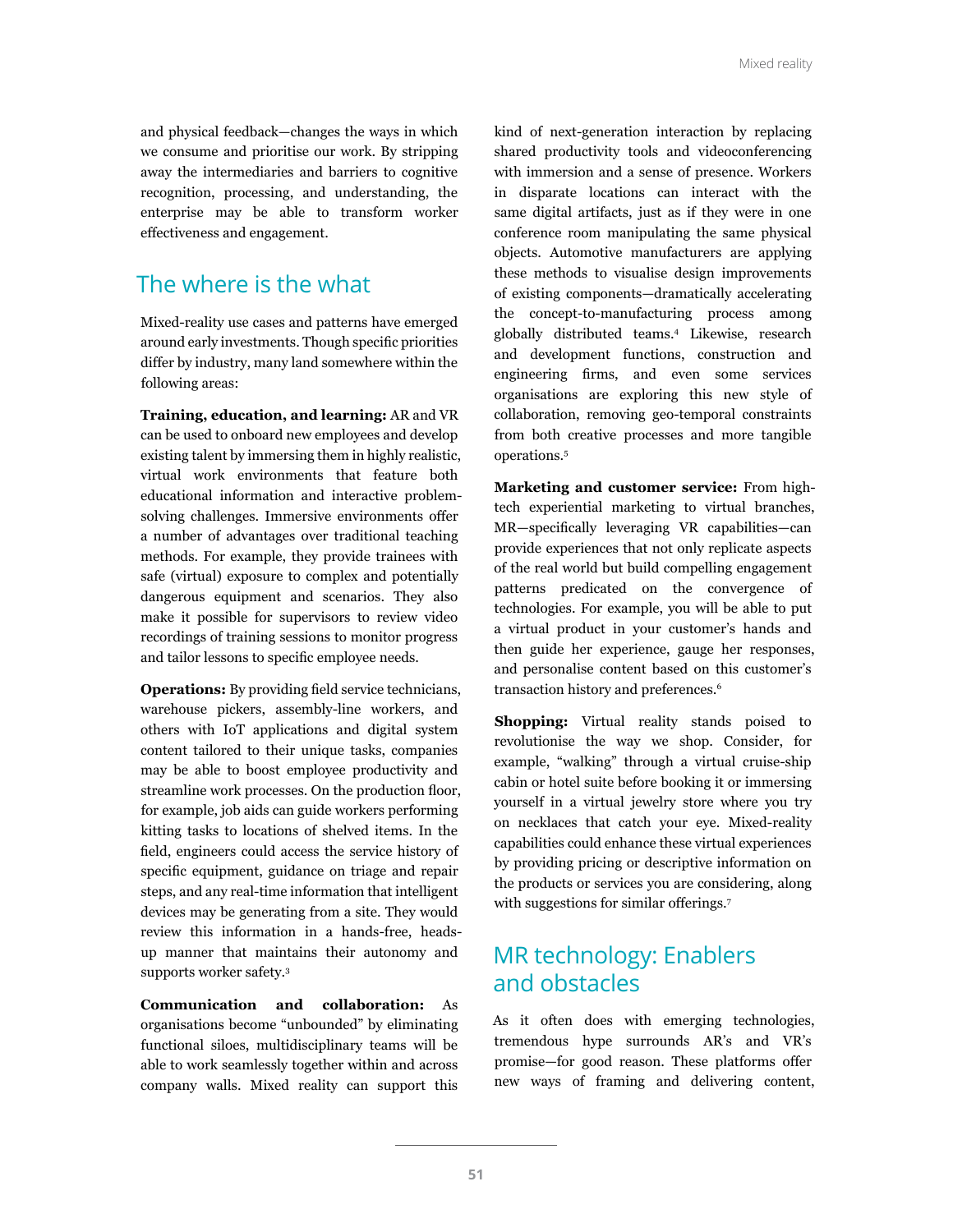experiences, and interactions. They also bring with them opportunities to redefine the tools, models, and business processes that they could potentially replace. But as MR devices, software and standards evolve, enterprises are discovering hidden challenges beyond the management of technology.

AR, VR, and IoT represent new categories of devices that need to be managed and secured. Learning from the workplace adoption of smartphones and tablets, organisations can begin their MR journeys on the right foot by developing appropriate controls and policies to monitor and enforce enterprise needs. Security and privacy are important considerations at the device level, the data and supporting content level, and the application level. Safety and regulatory compliance implications are paramount, especially since many potential scenarios involve critical infrastructure and sensitive operations.

To process event streams, render mixed-reality experiences, and capture and respond to the movements of an individual user, platforms will need several enabling environments. They must be immediately aware of that user's role, the context in which he works, and information he needs to complete his tasks. MR's ability to simultaneously track an environment and an individual's relationship to that environment is the key to allowing virtualised objects and information to respond realistically to what that individual is doing. This requires the kind of complex signal processing and response generation found in some advanced videogame designs. It's no surprise that early experiments have been built on top of popular gaming development engines such as Unreal.8

MR must also navigate interfaces that allow for the blend of voice, body, and object positioning to open up a world of business process opportunities in every industry. Recognising subtle expressions requires precise techniques, from eye tracking to interpreting a wink or a smile correctly. MR design patterns should make it possible for digital content to react intuitively to signals. New vocabularies for design patterns are required, along with solutions to manifest in both the AR/VR systems, as well as the surrounding connected devices and sensorenabled environments.

MR should bring together relevant data to provide insightful interactions. That could mean integrating MR with the core in order to access information residing in ERP, CRM, HR, marketing, and other systems. Conversely, MR can be an important tool to digitise work—potentially automating underlying workload, updating data with supplemental supporting information, or allowing MR steps to be a part of a longer-running business process.

### The context of content

Perhaps most importantly, natural interfaces make it possible to simultaneously process the meaning, intent, and implications of content in context of how the world works—and how we behave in it.

A digital object's weight, scale, angle, position, and relationships with other virtual and real-world objects allow designers to fashion truly visceral experiences. Sound and haptics (or sensory feedback) can replace graphical predecessors, allowing for the enterprise to rethink alerts, warnings, or the completion of tasks. Built-in object and facial recognition gives us the ability to map spaces and people to accurately render in the virtual or augmented experience, and to insert purely digital enhancements in a way that seems both natural and realistic.

MR requires an entirely new set of digital content and context. High-definition, 360-degree renderings of facilities and equipment are necessary to translate the real world into virtual environments or to marry augmented physical and digital experiences. Sensors and embedded beacons may also be required to track devices, equipment, goods, and people. Likewise, meta-data describes not just an asset's base specifications but also its composition, behavior, and usage—all necessary to simulate interactions.

#### All together now

Even as we elevate mixed reality above its piece-parts of AR, VR, and IoT, the underlying technologies themselves are continuing to advance. Individually they represent very different solutions, domains,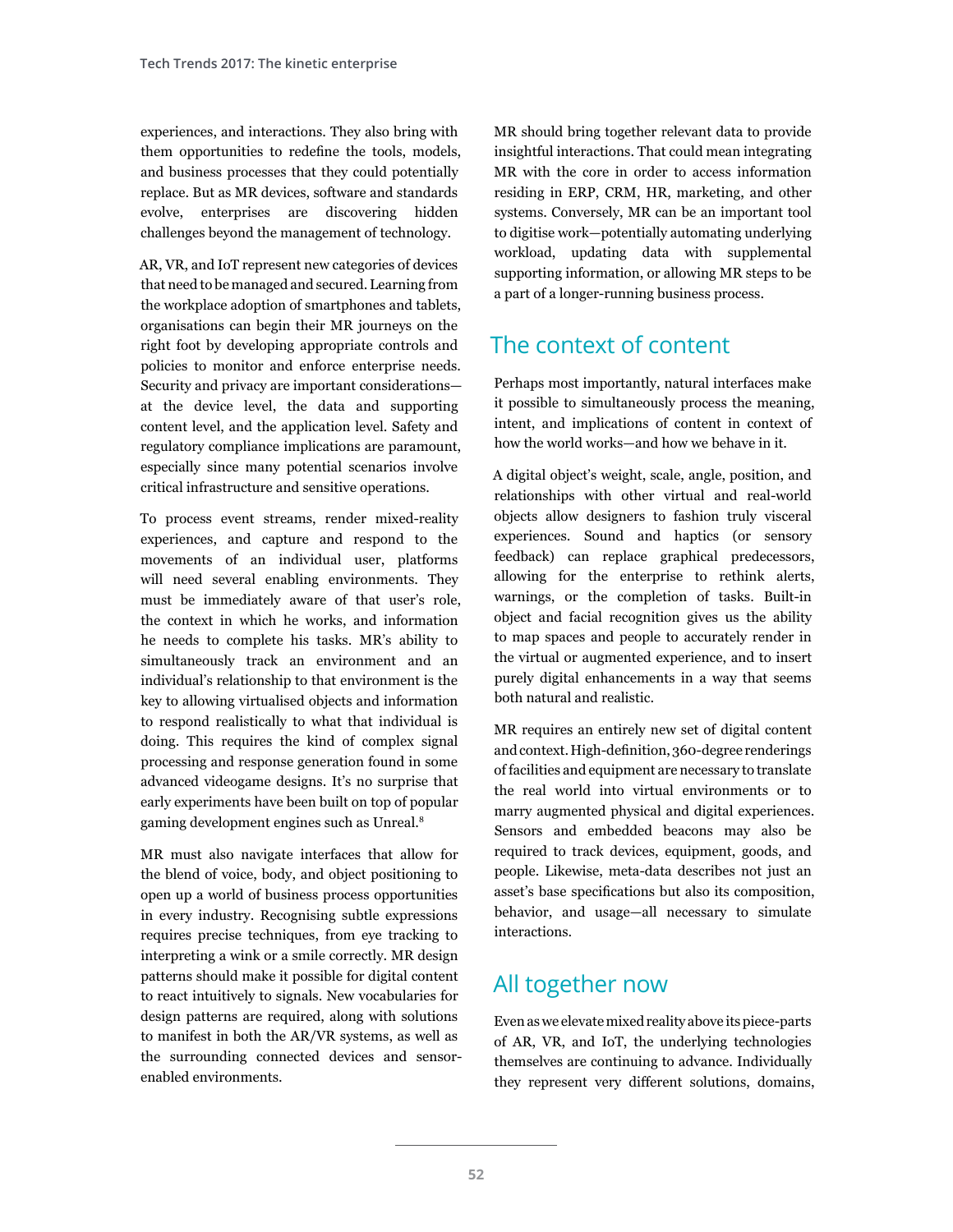and potential applications. However, if companies pursue them in isolation, their full potential will likely never be realised. The goal should be evolving engagement—building more intuitive, immersive, and empowering experiences that augment and amplify individual users, leading to new levels of

customer intimacy, and creating new solutions to reshape how employees think and feel about work. If done correctly, mixed reality may open floodgates for transforming how tomorrow's enterprises are built and operated.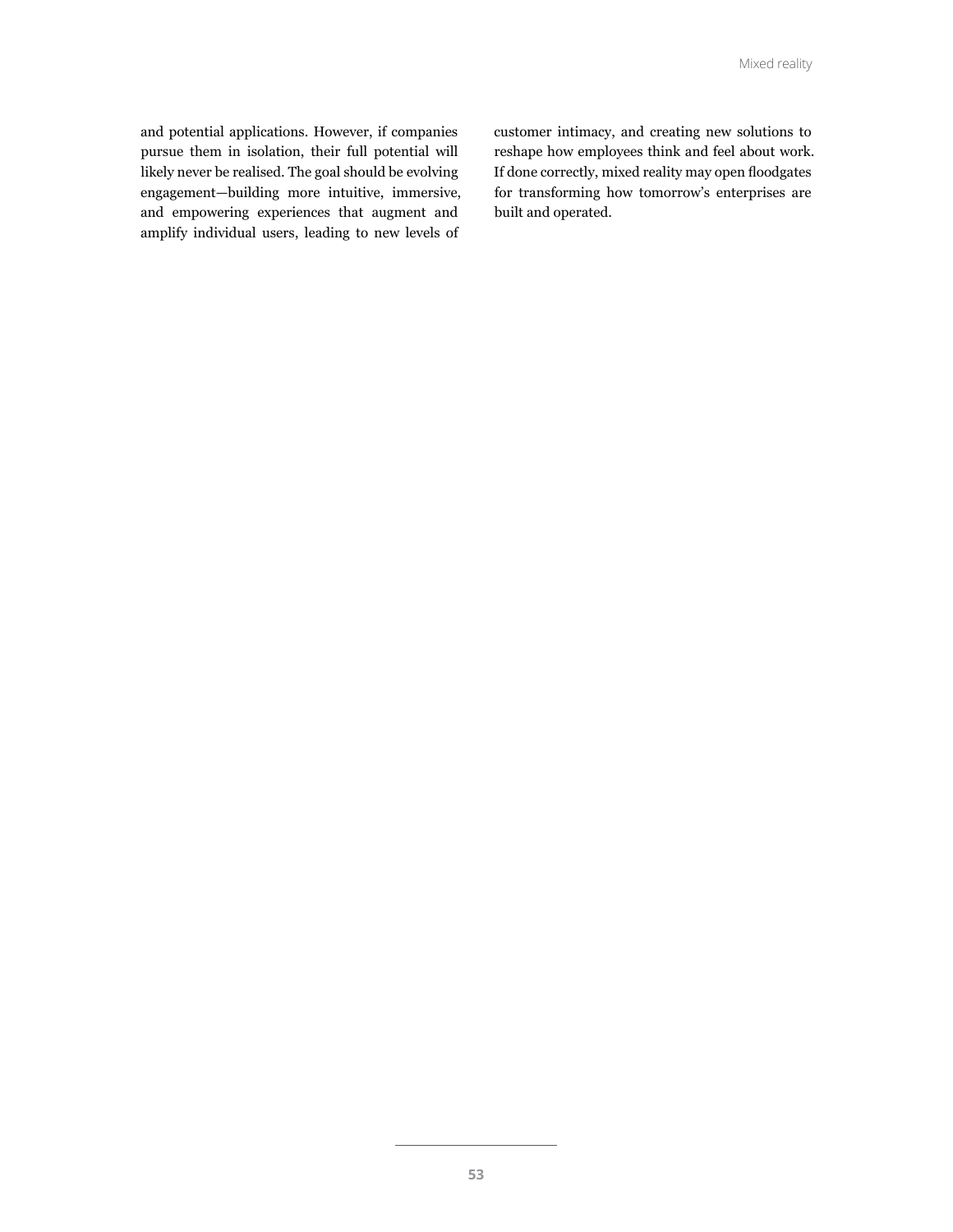

#### Using immersive technologies to protect child welfare

Each year, newly graduated social workers enter child welfare agencies determined to make a difference. Unfortunately, many of them may be unprepared, both practically and emotionally, for what awaits. It can take years of on-site visits to homes and childcare centres to help a social worker develop the deep observational skills and attention to detail required to accurately assess a child's living situation and, then, to determine whether further investigation and action is necessary.

Immersive technologies may someday offer child welfare agencies an efficient way to accelerate that learning process. Using serious games games designed specifically to teach skills—and 3D simulation, social workers would be able to practice real-time engagements designed to help develop sensitivities and nuanced evaluation skills previously achieved only after years on the job.

For example, one training module might place a trainee social worker in a virtual home setting and ask her to identify all potential risk factors in a few minutes. After the initial scan, the trainee returns to the virtual room, where risk factors she overlooked during the initial assessment are blinking. When the trainee points at a specific signal, a description of the specific risk factor and an explanation of its

importance appear in her field of vision. As part of this same process, the trainee could also practice reacting to difficult situations and documenting what she sees.

3D training models could be customised and refined for use in any environment or scenario. Not only could this expand the breadth of training available for new recruits—it would likely help veteran social workers further their professional development. When used over time, these capabilities might also help agencies assess and improve their overall effectiveness and teach critical thinking and decision making. In this light, MR capabilities are not just technical game changers but behavioral solutions, creating experiences that potentially benefit social workers and—even more importantly—help those they serve.

#### AR meets the IoT on the shop floor

In 2016, two innovative companies introduced to each other at the MIT Media Lab, convened at Jabil Blue Sky, an innovation centre in Silicon Valley to kick the tires on a new digital manufacturing process technology. The companies involved were Jabil, a global provider of engineering, manufacturing, and intelligent supply chain solutions, and Tulip, which offers a cloud-based platform featuring shop-floor apps, industrial IoT, and real-time analytics.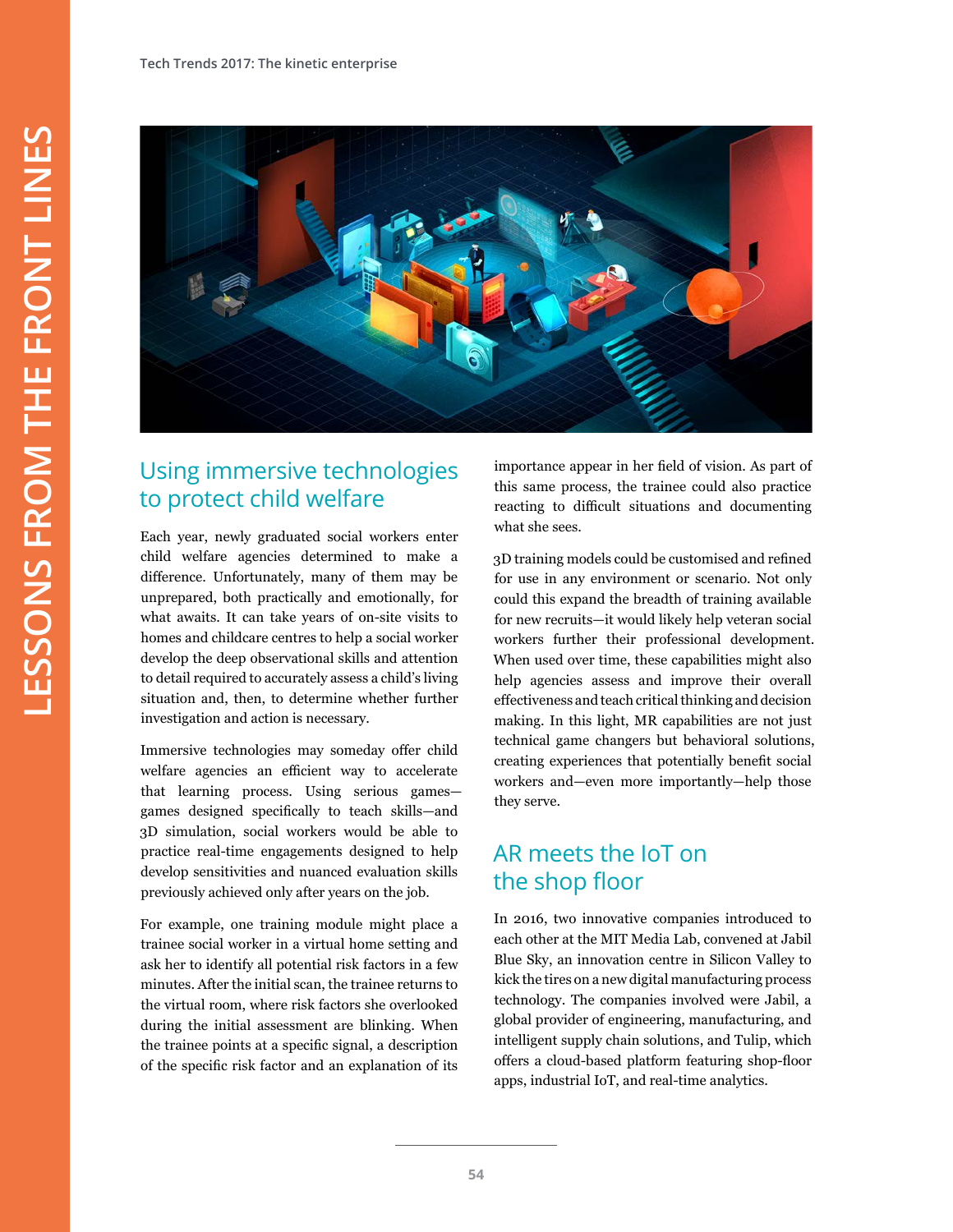The solution being tested? A new cloud-based operating system that feeds IoT production-line data in real time to workers on a shop floor through their smartphones and tablets. By monitoring this information stream as they perform their production tasks, workers can respond on the fly to process changes. Eventually, the system could also integrate the power of mixed reality into manufacturing environments. The goal is to improve manufacturing flow through the shop floor. With real-time information enabled by the latest improvements in digital technology, companies may be able to reduce worker pauses or idle machine cycles that typically accompany changes in production conditions.

After initial testing at the Blue Sky innovation centre, Jabil and Tulip deployed the system in a production environment used by workers executing highly specialised work processes. For a period of six months, engineers monitored cycle and step-times data to further optimise manufacturing processes through continuous time studies and root-cause analysis exercise aided by the new digital tools. The results? Production yield increased by more than 10 percent, and manual assembly quality issues were reduced by 60 percent in the initial four weeks of operation, which exceeded customer accepted yields and predictions for the current design.

According to Tulip co-founder Natan Linder, in the near future, augmented reality (AR) capabilities will likely amplify the power of IoT manufacturing solutions such as the one his company tested with Jabil. The delivery of contextual information to workers without requiring a screen is already providing significant benefits to global manufacturers, says Linder, citing increased product and service quality, increased worker productivity through reduced rework, and higher throughput, as well as reduced training time. "Increasingly, we're seeing deployment of light-based AR in manufacturing, which uses lasers and projectors to layer visual information onto physical objects. This approach doesn't have many of the disadvantages of other AR interfaces; most importantly, it doesn't require workers to wear headsets.

"The real power of augmented reality comes into play," he continues, "when it is combined with sensors, machines, and data from smart tools. These IoT data sources provide the real-time information that the hands-on workforce needs to get work done and optimise processes, with augmented reality delivering the information at the right time and in the right place."9

#### Yeah, but can you dance to it?

By adding production capabilities to data collected from sensors and multiple cameras in the field, mixed-reality solutions can transform how humans interact (visually and socially) with the world around them and the events they "attend."

In the last few years, we've seen VR broadcasts of sporting events as diverse as NASCAR, basketball, golf, and even surfing. Those initial broadcasts gave viewers a 360-degree view of the playing field and allowed them to choose their own vantage point throughout the game or race, supplemented with fully mixed 3D VR audio, announcer commentary, VR-like graphics, and real-time stats.

The use of sensors can enable broadcasters to provide additional value to remote viewers. Spanish start-up FirstV1sion, a wearables company that embeds video and radio transmission equipment in athletes' uniforms so VR viewers can watch a play or a game from a specific player's view point, outfitted players for European soccer matches and basketball games. In addition to the video feed, the electronics include a heart monitor and accelerometer so viewers can track players' biometric data as the game progresses. The hope is that fans will be more emotionally involved in the game if they can see a player's heart rate increase as the action heats up.<sup>10</sup>

Musical events are obvious settings for social interaction, and virtual streaming of concerts is becoming more common. For example, the Coachella festival provided a cardboard headset with each ticket sold last year in case concertgoers didn't want to leave the hospitality tent to watch a band. One VR company is taking it a step further to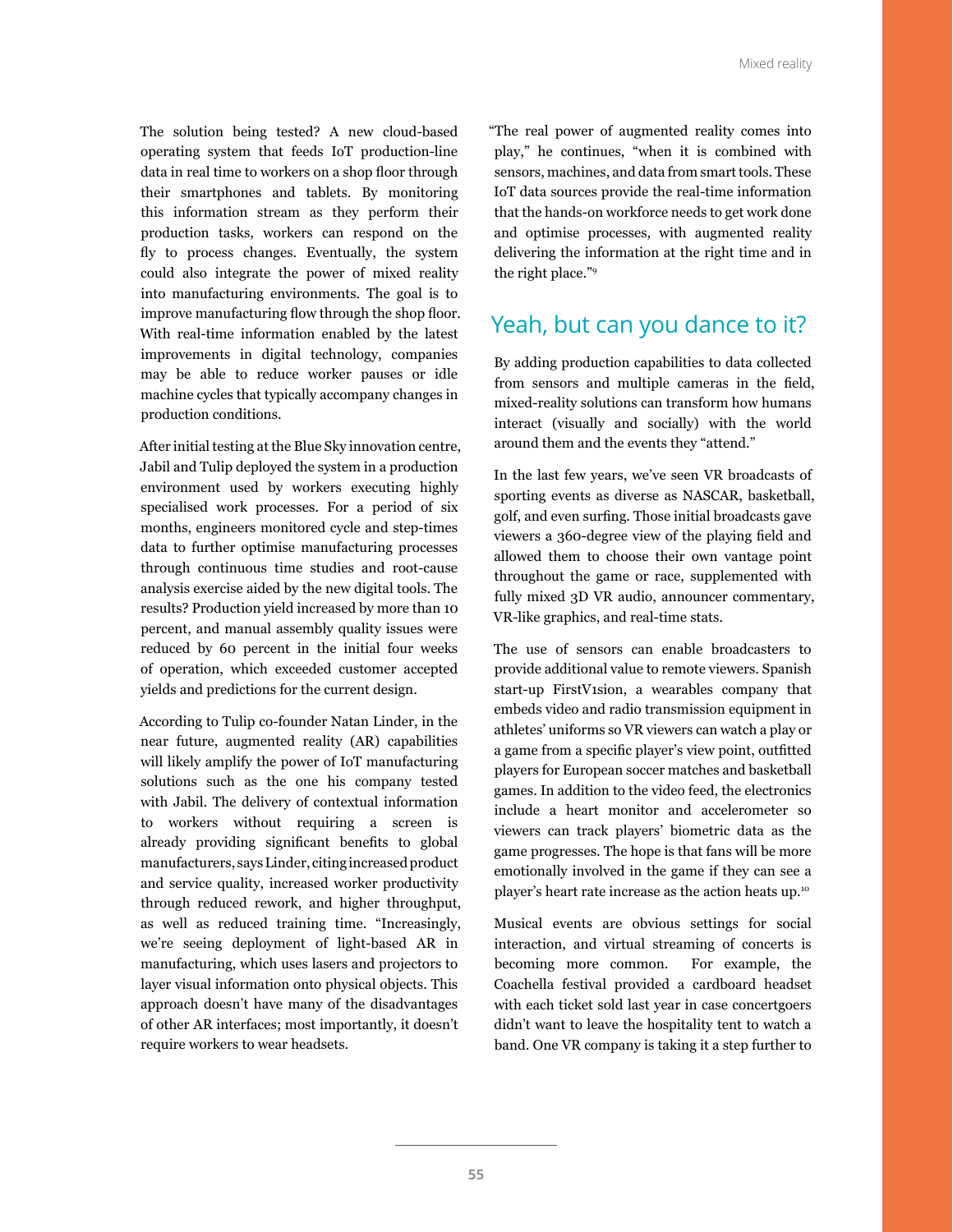let music fans be the performers: TheWaveVR has developed a virtual reality concert platform that not only allows users to watch musical performances when paired with the HTC Vive, it enables them to DJ their own set in a virtual venue.<sup>11</sup> Viewers can listen and dance to the music in the "club" while talking to other attendees.

On the political front, NBC News used mixed reality to encourage dialogue between American voters during the recent presidential campaign. It virtually recreated the real-life "Democracy Plaza" it had erected at New York's Rockefeller Centre so viewers

located anywhere could enter the plaza, view live programming, access real-time viewer opinion polls, interact with its newscasters and pundits, and, most importantly, engage with other audience members.<sup>12</sup>

It seems the dire predictions of virtual reality's isolationism have been much exaggerated. By adding sensors, voice recognition, and data overlays to create a mixed reality in which humans can interact more naturally, the future looks quite engaging for playtime as well as industry.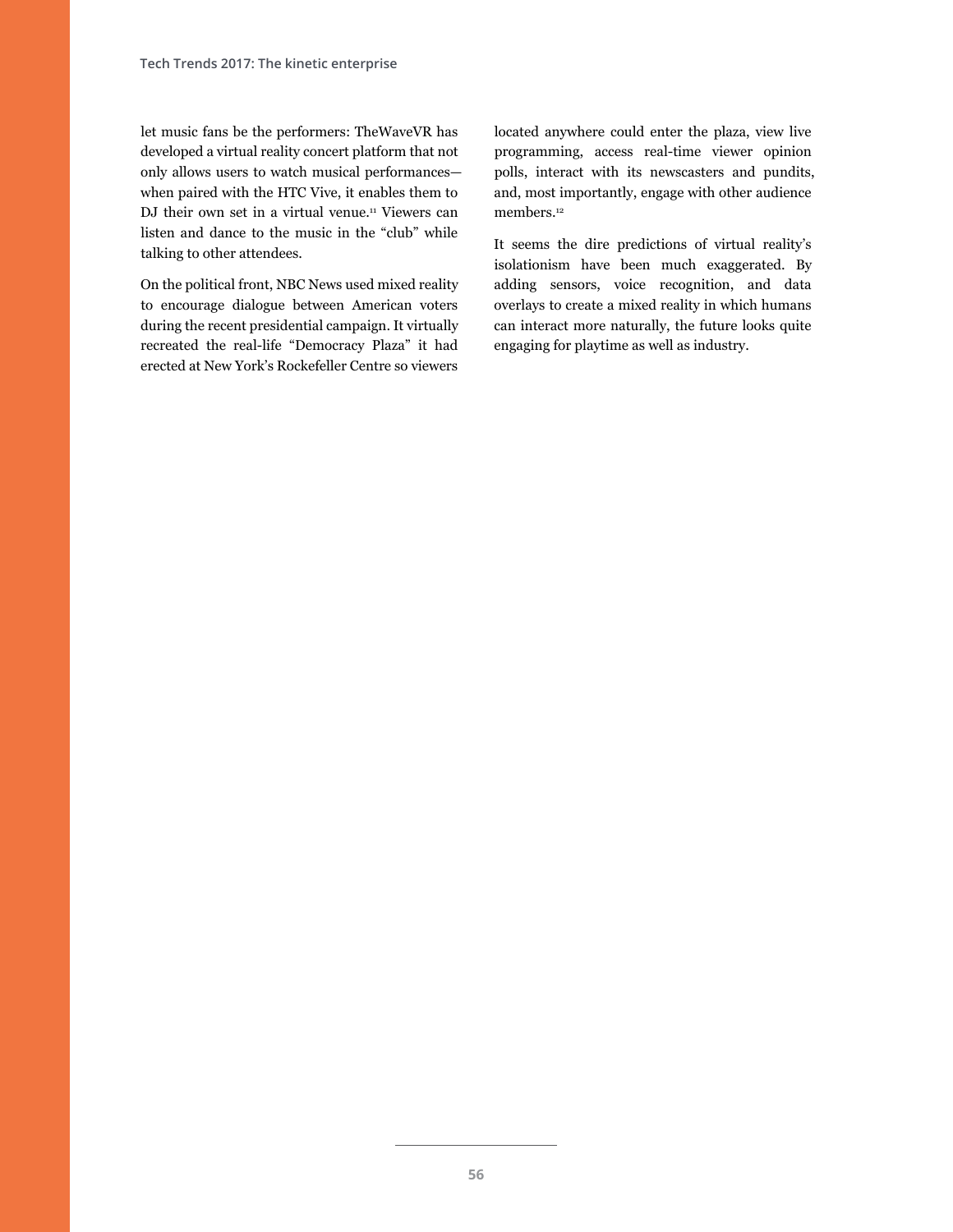# **MY TAKE**

#### **BRIAN BALLARD, CEO AND FOUNDER**

**Tech Trends 2017** The kinetic enterprise Series title / Magazine title / Document Subtitle - style "header-subtitle"

UPSKILL (FORMERLY APX LABS)

A longstanding technology gap separates employees on the shop floor, in the field, or on job sites—places where work actually gets done from the data solutions that are driving the work. However, investments in wearables and mixed reality are finally providing a form factor that is bridging this divide. At Upskill, our mission is to provide workers with better information, more understanding, and more empowerment to help them to amplify their expertise. We started building software for smart glasses in 2010. Today, we provide our clients with a platform for extending the power of augmented and virtual reality into manufacturing, field services, and logistics.

**"**WITH DIGITAL INSTRUCTIONS, AEROSPACE WORKERS WORKED 32 PERCENT FASTER USING WEARABLES; LIKEWISE, THE ENERGY WORKERS WORKED 35 PERCENT FASTER WITH WEARABLES—AND THIS WAS THEIR FIRST TIME USING A NEW TECHNOLOGY. WHAT OTHER SOLUTIONS HAVE INSTANTLY DELIVERED A SKILL INCREASE TO THE WORKFORCE? **"**

When discussing mixed reality's business potential, we start with the problems people are trying to solve and then try to identify opportunities to drive real value through the technology strategies a given company can employ. For example, a company might need to

solve a logistics responsiveness problem. It can do this by overlaying real-time information on inventory levels or the shelf location of products in the vision fields of warehouse handlers wearing smart glasses. Or deploy the same tactics in kitting processes in manufacturing picking parts, adding to carts, and bringing to the proper workstations for just-in-time manufacturing orders. These are real-world challenges we have seen firsthand—in both scenarios, some of our clients have achieved up to 50 percent improvements in delivery times.

Broadly speaking, the results across industries are very exciting. We recently performed experiments with workers from several industrial customers. In each, we filmed these workers performing complex assembly tasks in two different circumstances: one in which taskrelated instructions were paper- or tablet-based, the other in which the same instructions were delivered via smart glasses. The results were dramatic: With digital instructions, aerospace workers worked 32 percent faster using wearables; likewise, the energy workers worked 35 percent faster with wearables—and this was their first time using a new technology. What other solutions have instantly delivered a skill increase to the workforce?

In both situations, neither the workers nor their job function changed. The transformative factor was the way the workers accessed the information they needed. Visualising a task at hand with an overlay of contextual or instructional information can be very powerful. It eliminates the need to stop working when reading instructions, and it can improve safety, letting workers stay handsfree and heads-up while completing tasks. At the same time, it enables workers to augment their own expertise, which can lead to better decision making. The confusion that can occur when dealing with complex information is significantly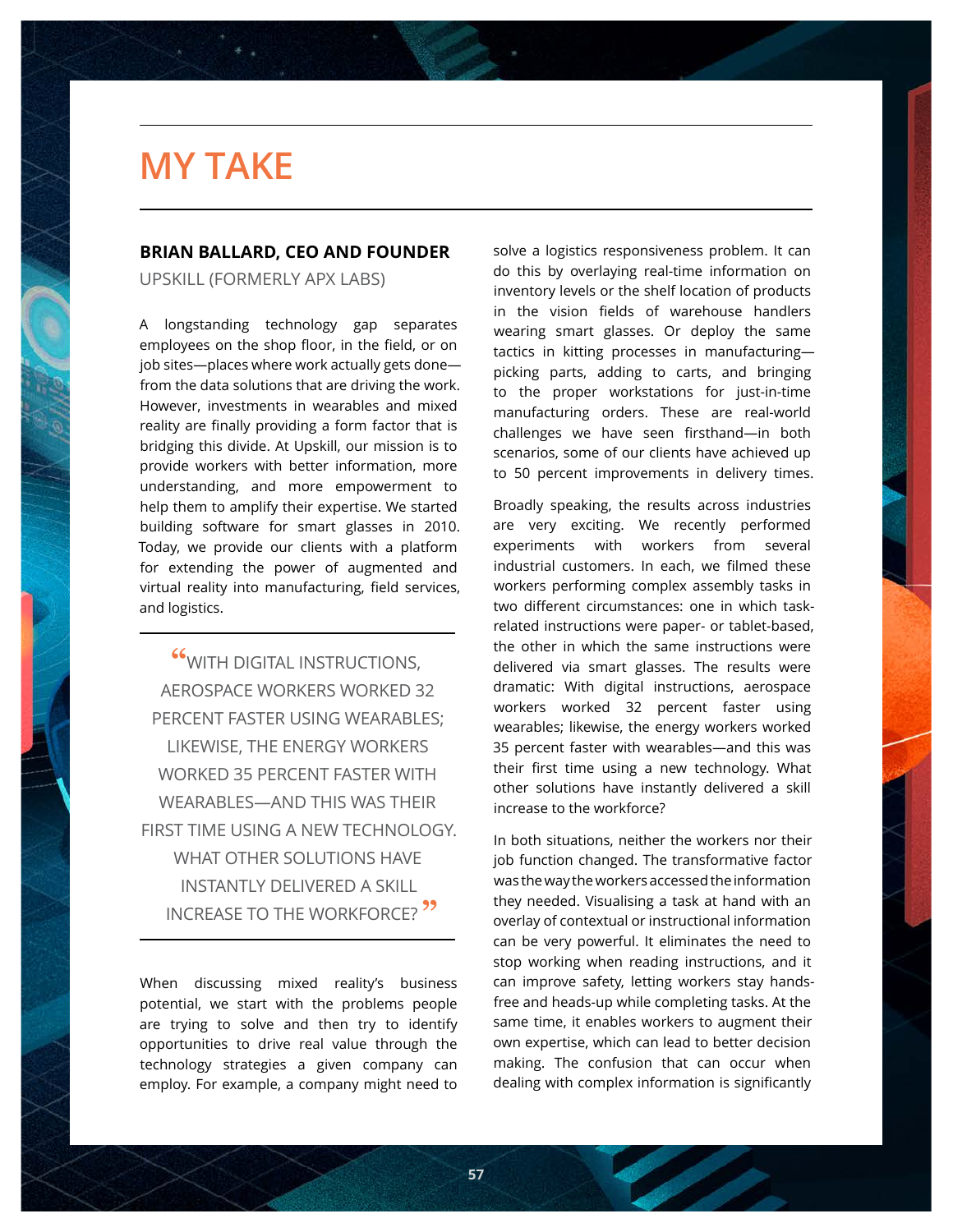reduced and the need to memorise training materials is virtually eliminated. It's like a GPS for your job. Never getting lost or having to memorise a map has certainly changed the way the world gets around. I think the parallel between mixed reality and GPS is strong. Can you imagine paper maps ever becoming the norm again? a map has certainly changed the way the world<br>gets around. I think the parallel between mixed<br>reality and GPS is strong. Can you imagine paper

Wearable solutions also make it possible for wearable solutions also make it possible for<br>companies to digitise, analyse, and optimise companies to digitise, andryse, and opermise<br>organisational behavior. For example, in a complex assembly environment, a manufacturer may able to capture information about each of the 100,000 steps being performed—something impossible to track before mixed reality brought work data to the edge. By applying machine learning to the resulting data, the manufacturer could experiment with different ways to group and break down the work to enhance productivity and provide coaching and training to individual workers based on understanding at which tasks they excel, and where there are development

opportunities. Pulling the GPS analogy forward, this is the equivalent to real-time traffic alerts.

People often ask me how their companies can get reopie often ask me now their companies can get<br>started with mixed reality. Whether framing pilot atarted with rinked reality. Whether harming plictions in the marking pliction  $\frac{1}{2}$  and  $\frac{1}{2}$  re-design. At the orientation  $\frac{1}{2}$  are  $\frac{1}{2}$  are  $\frac{1}{2}$  are  $\frac{1}{2}$ start with specific ROI goals. For example, "I providing it back to the system, upskilling into will onboard new employees 20 percent faster," or, rinst three quality on our assembly line will<br>improve by 35 percent." Once a tangible use or, "First-time quality on our assembly line will case focused on measurable impact is identified, avoid hypothetical integrations and simulated environments. Wherever possible, try to deploy to a production environment to understand real-world behavior, benefits, and opportunities to improve. Of course, safety, security, privacy, and operational continuity are essential and can be addressed while rolling out the pilot. I think process owners would be surprised by the number of deployment success stories the wearables industry can already tell.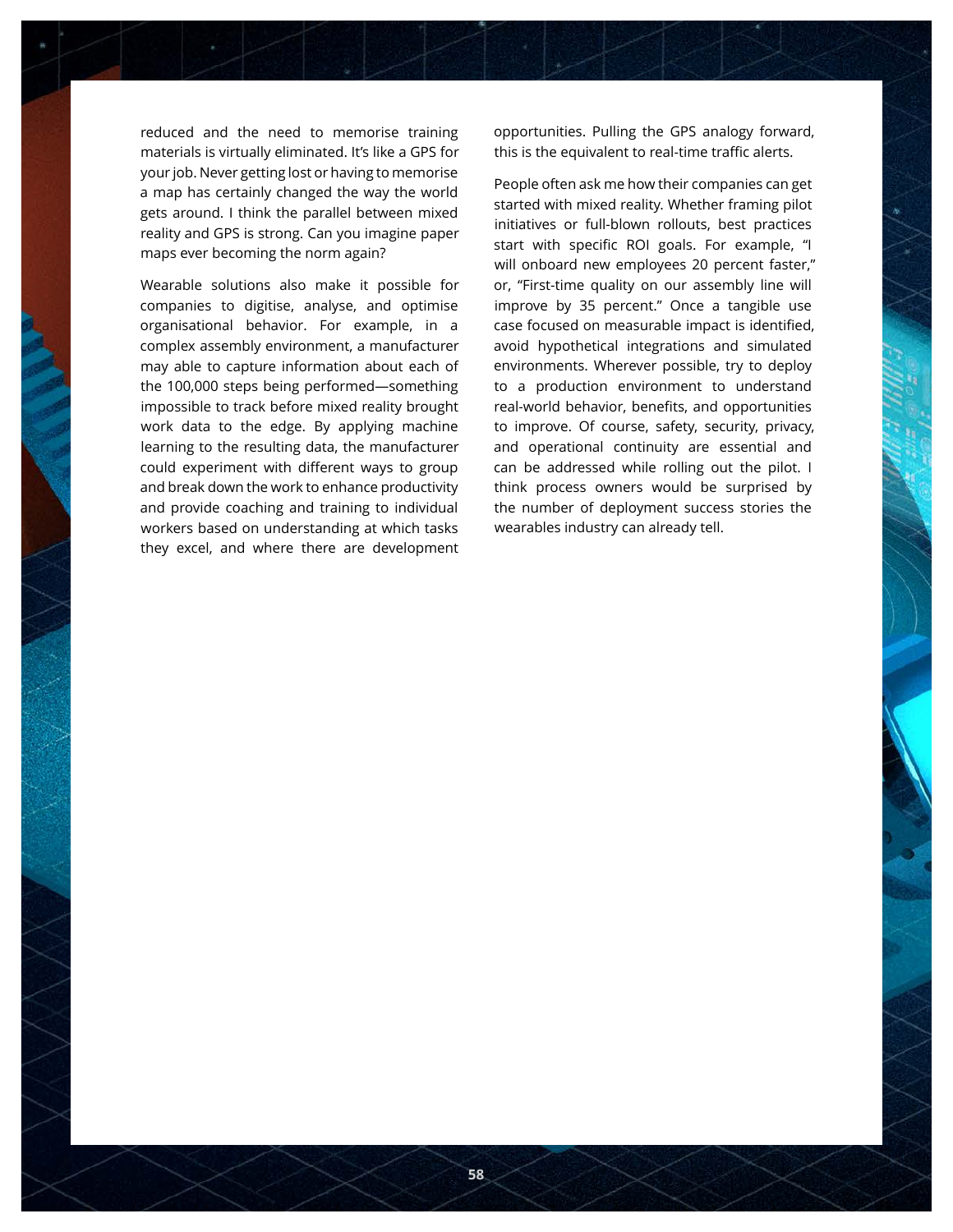Companies exploring mixed reality (MR) use cases and experimental applications should take into account several cybersecurity and risk considerations inherent to MR's components virtual reality, augmented reality, and the Internet of Things (IoT). Consider these questions:

- 1. When you are immersed in an MR environment, can you trust the integrity of the digital data on display? Can you confirm its authenticity? Are you confident that it—particularly the data sourced through IoT technology—is not vulnerable to malicious hacking?
- 2. With mixed-reality environments, can you confirm that your view has not been manipulated? There may be distinct MR environments used for training purposes, and variations of these same environments deployed for live business purposes. Can you trust that you are immersed in the correct environment? Could the digital assets, experience, and supporting context be manipulated to mislead? Or worse, could they trick users into performing digital corporate sabotage by encouraging wasteful, brand-damaging, or even dangerous actions? **"**EACH NEW DEVICE INTRODUCED IN AN IOT ECOSYSTEM ADDS A NEW ATTACK SURFACE.**"**
- 3. If you are engaged with another individual within an MR environment, how certain can you be that that person is actually who she says she is? How can that trust be maintained?

These and similar considerations highlight one of the major risk-related challenges surrounding MR environments: controlling and securing associated digital assets. Virtual reality, augmented reality, and IoT technology introduce new and different intellectual property that may contain sensitive information requiring controls for security and privacy, regulatory and compliance issues, and competitive advantage—for example, highdefinition 3D renderings of facilities and detailed tracking of property and equipment location and controls. Associated beacons, sensors, and connected footprints need appropriate protection, from encryption and access controls to rights and asset management.

In an MR environment, this can be challenging because each technology presents its own cyber risk challenges. For example, AR requires many more data points than VR to drive content for GPS and positioning, tagging, shared metadata, and facial recognition. Moreover, to enhance and tailor an individual user's augmented experience, AR systems may also integrate data from a host of sensors tracking that person and from other personal sources such as health and fitness monitors.

> This raises a number of security and privacy concerns about the data sources to which individuals have access, and whether combinations of data being aggregated by AR may compromise personally identifiable information or payment card industry data.

> > Regarding IoT technology, each new device introduced in an IoT ecosystem adds a new attack surface or opportunity for malicious attack, thus adding threat vectors to a list that already

includes protecting devices, data, and users. IoT ecosystem structures that organisations often deploy typically depend on the closely coordinated actions of multiple players, from vendors along the supply chain to clients, transport agencies, the showroom, and end-use customers. Vulnerabilities exist within each node and handoff seam between sensors, devices, or players. It should not be assumed that vendors or other third parties—much less customers—have broad mechanisms in place to maintain data confidentiality and guard against breaches.<sup>13</sup>

The flip side of the MR cyber risk coin is that VR, AR, and the IoT show promise as tools that may help organisations boost their overall security and privacy strategies. VR, for example, can be used in disaster recovery efforts and war-room simulations. Scenario planning around incident response can be taken to another level with experiences closely resembling real-life events. Likewise, AR may help companies better visualise the cyber threats they face.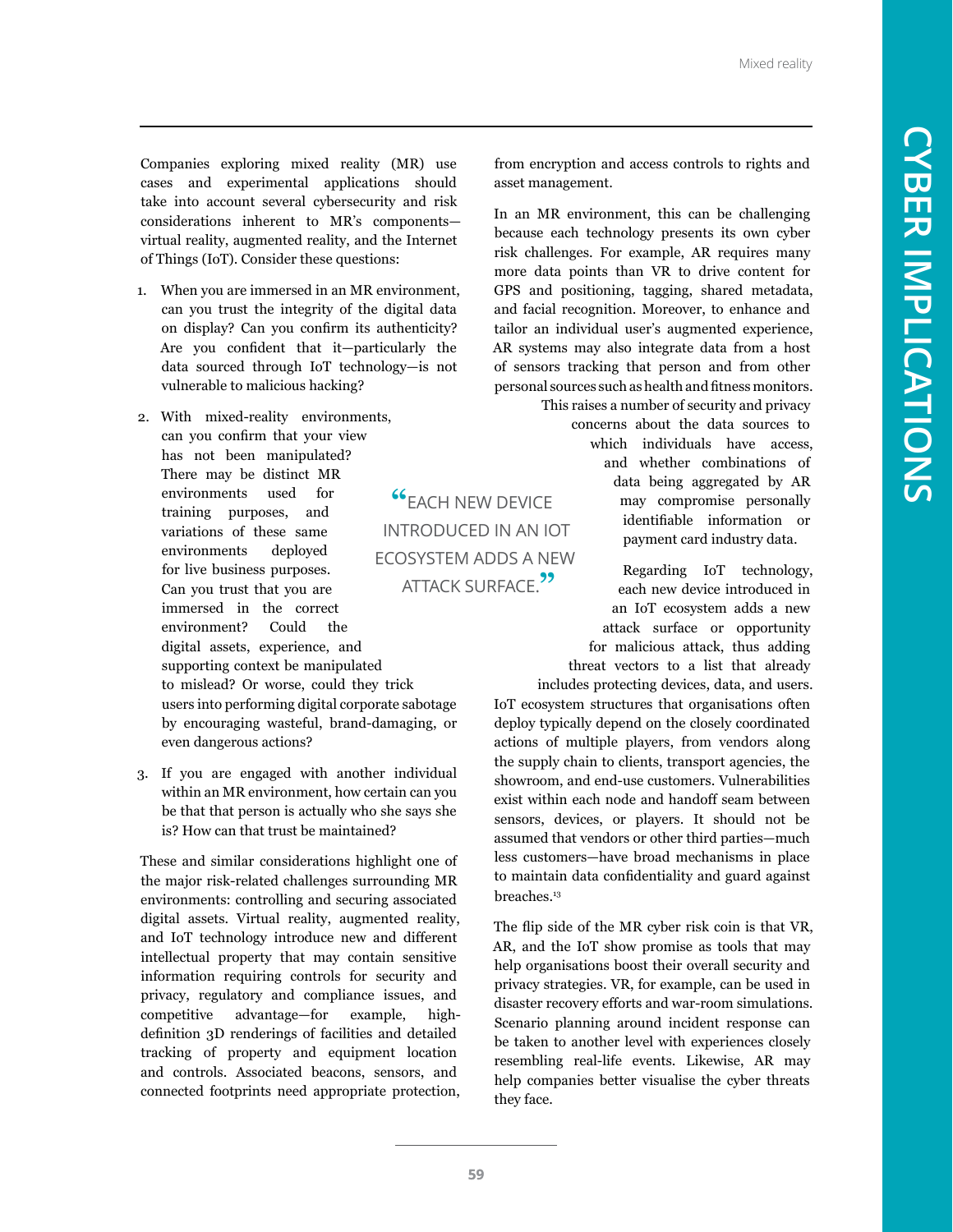### Where do you start?

The promise of customer, partner, and employee engagement moving beyond the glass is powerful. The mixed-reality trend could usher in a new world of simulated experiences grounded in the ways business gets done and customers actually use products. Yet because MR's component parts are still proving their worth in an enterprise setting, pursuing their full promise could present challenges, at least for now. To short-circuit potential false starts, consider taking the following initial steps:

- **• Do try this at home:** Words cannot describe how powerful virtual reality's immersion experience can be. Likewise, potential stakeholders should see augmented reality's many possibilities firsthand not only to build credibility for the journey MR journey ahead but to light a spark for ideation.
- **• Anchors overboard:** MR exploration should start with how something *could* or *should* be done, rather than with existing processes or interactions. MR represents a sea change from static displays and clumsy user interface techniques. Don't waste time trying to improve today's realities incrementally—instead, begin with bold scenarios in mind.
- **• Debunk the science fair:** Given that many associate MR with science fiction, some organisations' institutional inertia may naturally dismiss it as yet another shiny object. In reality,

many companies and government agencies are actively piloting the technologies, with many aggressively moving into broad production investments. A wait-and-see attitude will only put you further behind others in your industry.

- **• Avoid a device derby:** Recognise that existing devices will evolve and new categories will emerge. And while the broader consumer market will likely deliver an oligopoly of "winners," consider focusing your investments in areas that offer potential today, and design an architecture that is as loosely coupled as possible. Let the market shake out as it will. Don't let long-term uncertainty distract from immediate benefits, especially as the shelf life of any given device needs to be only long enough to support its original purpose.
- **• OT meets IT:** For some industries, MR may force a new level of collaboration between operating technology and information technology. Especially as many of the best MR solutions will have deep hooks into core applications, there is a good possibility that integration with MEMS and machine-tomachine systems will be necessary. This may also require a new governance and architecture that enables orchestration between the broader OT and IT stacks—recognising IT's desire to innovate new services and solutions, while fiercely protecting OT's requirements around reliability, security, performance, and availability.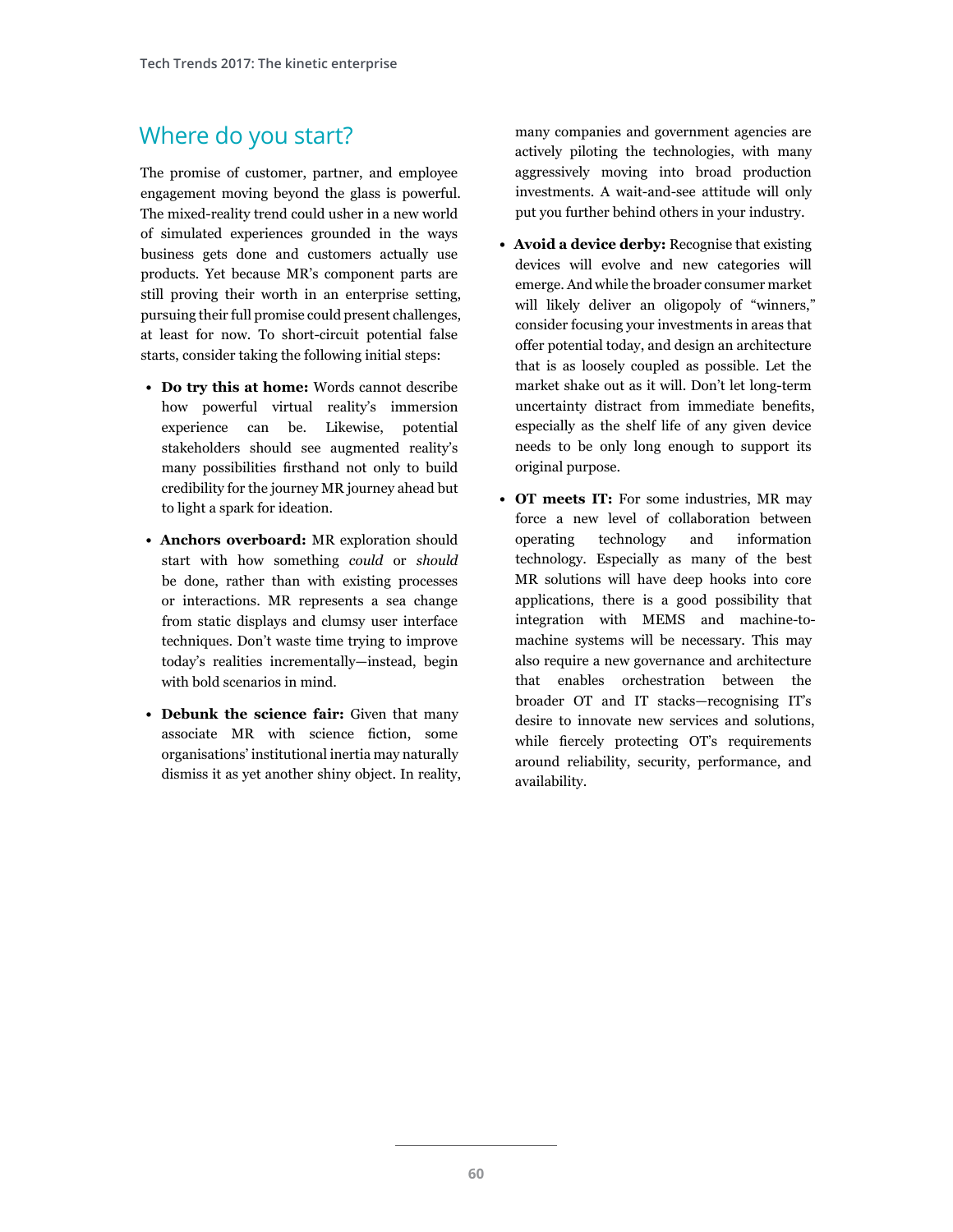#### Bottom line

Mixed reality elevates the potential of AR, VR, and IoT technology by combining the best of our digital and physical realities. Instead of removing users completely from the real world, or simply layering flat content on top of our immediate view, MR adds intelligence—physics, gravity, dimension, even personality—to digital content relative to the space around us. As a result, we are able to blur the lines between what is real and what is imagined while stripping away the barriers that interfere with our ability to make decisions quickly, absorb and process critical information, visualise possible scenarios before acting, or share knowledge and tasks between individuals and groups. Science fiction no longer, the future of engagement is here, and enterprises will likely be the first to embrace it.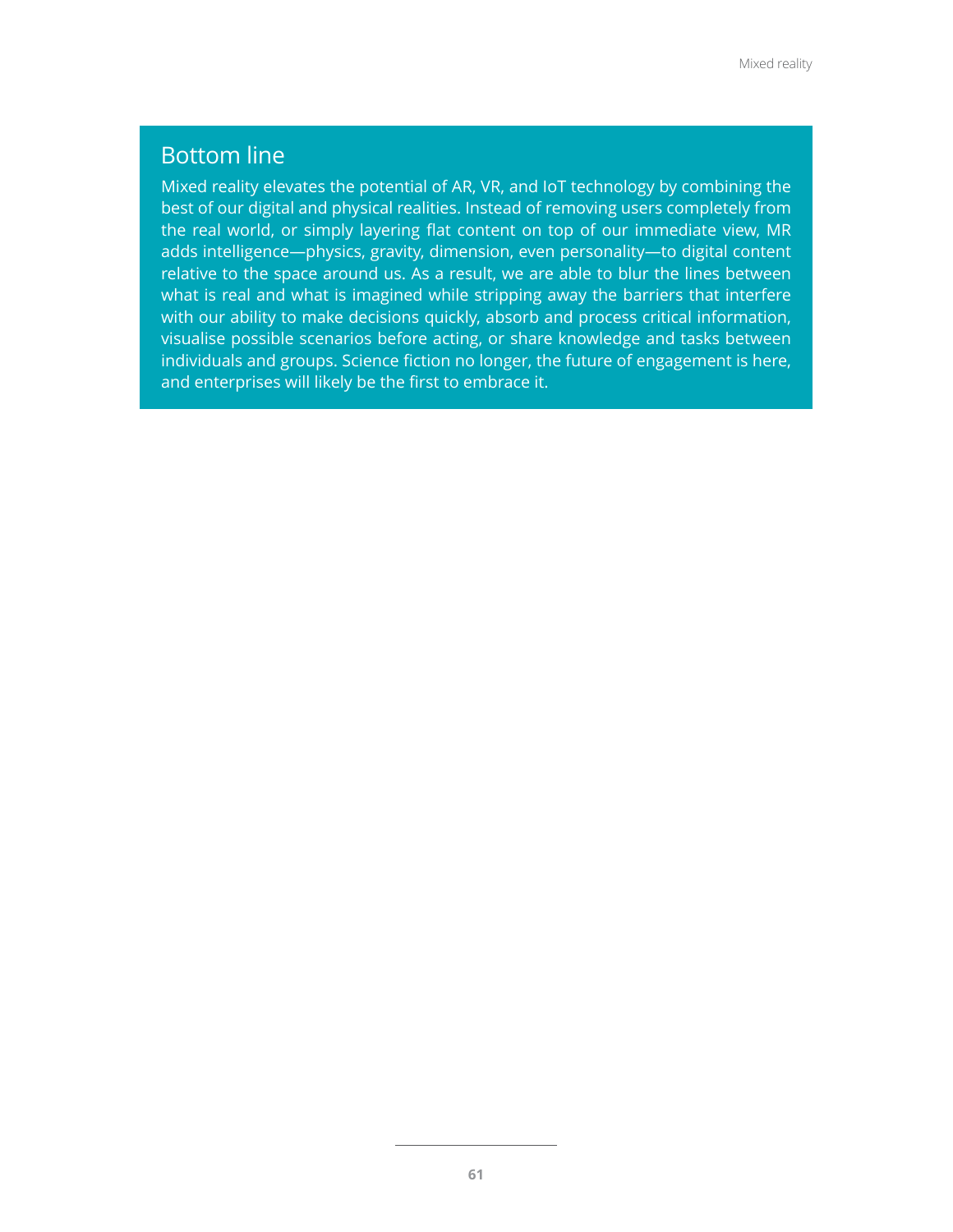# **CONTACTS**



#### PAUL LEE

Partner, Technology Consulting Deloitte MCS Limited 020 7303 0197 paullee@deloitte.co.uk



#### STEPHEN MERCER

Head of Technology **Consulting** Deloitte MCS Limited 0161 455 6836 stmercer@deloitte.co.uk

## **AUTHORS**

NELSON KUNKEL Deloitte Digital US creative director, Deloitte Consulting LLP

STEVE SOECHTIG Deloitte Digital Experience practice leader, Deloitte Consulting LLP